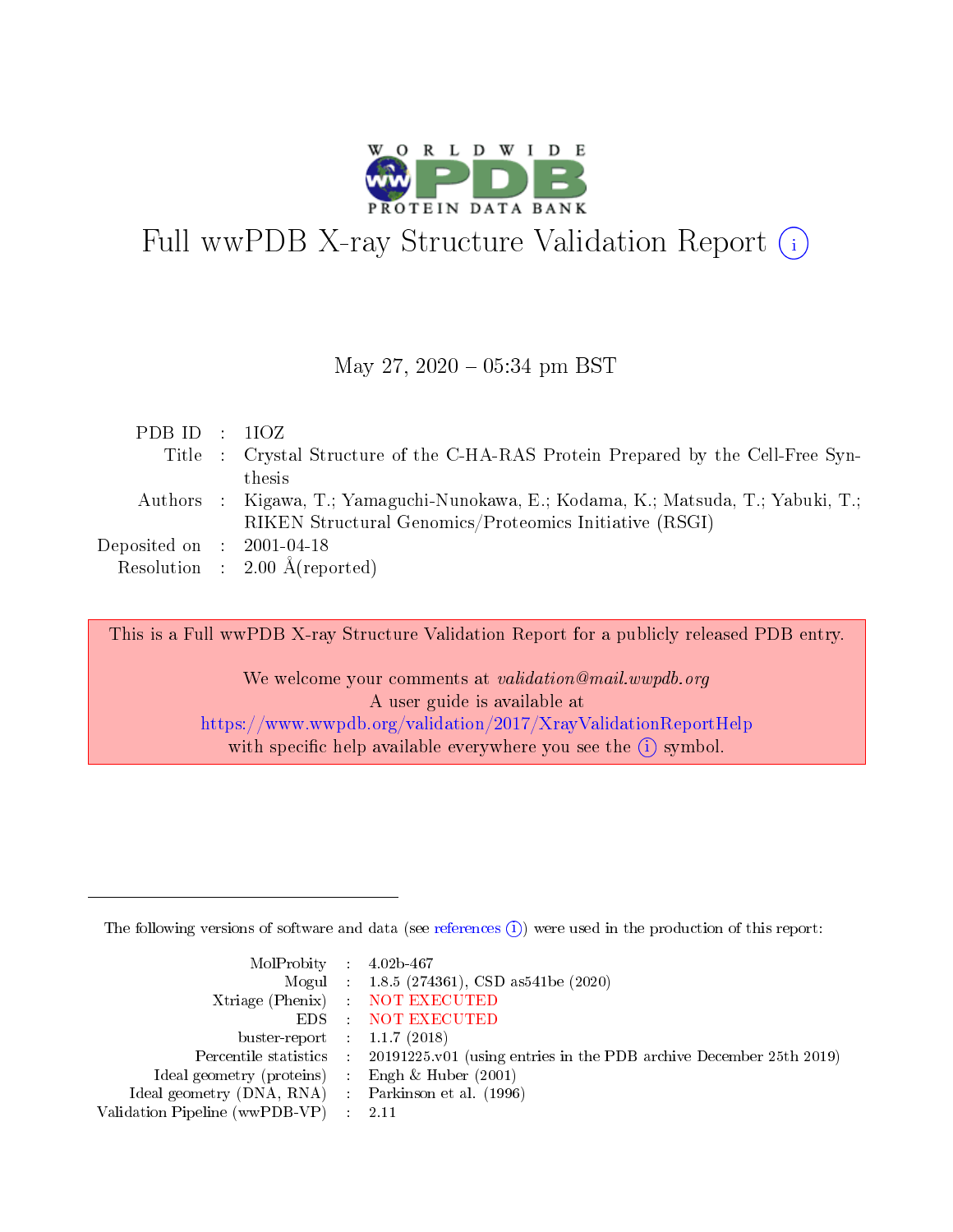# 1 [O](https://www.wwpdb.org/validation/2017/XrayValidationReportHelp#overall_quality)verall quality at a glance  $(i)$

The following experimental techniques were used to determine the structure: X-RAY DIFFRACTION

The reported resolution of this entry is 2.00 Å.

Percentile scores (ranging between 0-100) for global validation metrics of the entry are shown in the following graphic. The table shows the number of entries on which the scores are based.



| Metric                | Whole archive       | Similar resolution                                         |  |  |
|-----------------------|---------------------|------------------------------------------------------------|--|--|
|                       | (# $\rm{Entries}$ ) | $(\#\text{Entries}, \text{resolution range}(\text{\AA})\)$ |  |  |
| Clashscore            | 141614              | $9178(2.00-2.00)$                                          |  |  |
| Ramachandran outliers | 138981              | $9054(2.00-2.00)$                                          |  |  |
| Sidechain outliers    | 138945              | $9053(2.00-2.00)$                                          |  |  |

The table below summarises the geometric issues observed across the polymeric chains and their fit to the electron density. The red, orange, yellow and green segments on the lower bar indicate the fraction of residues that contain outliers for  $\geq=3$ , 2, 1 and 0 types of geometric quality criteria respectively. A grey segment represents the fraction of residues that are not modelled. The numeric value for each fraction is indicated below the corresponding segment, with a dot representing fractions  $\leq=5\%$ 

Note EDS was not executed.

| Mol | Chain | Length       | Quality of chain |     |    |  |  |
|-----|-------|--------------|------------------|-----|----|--|--|
|     |       | <b>P</b> → 1 | 69%              | 24% | 5% |  |  |

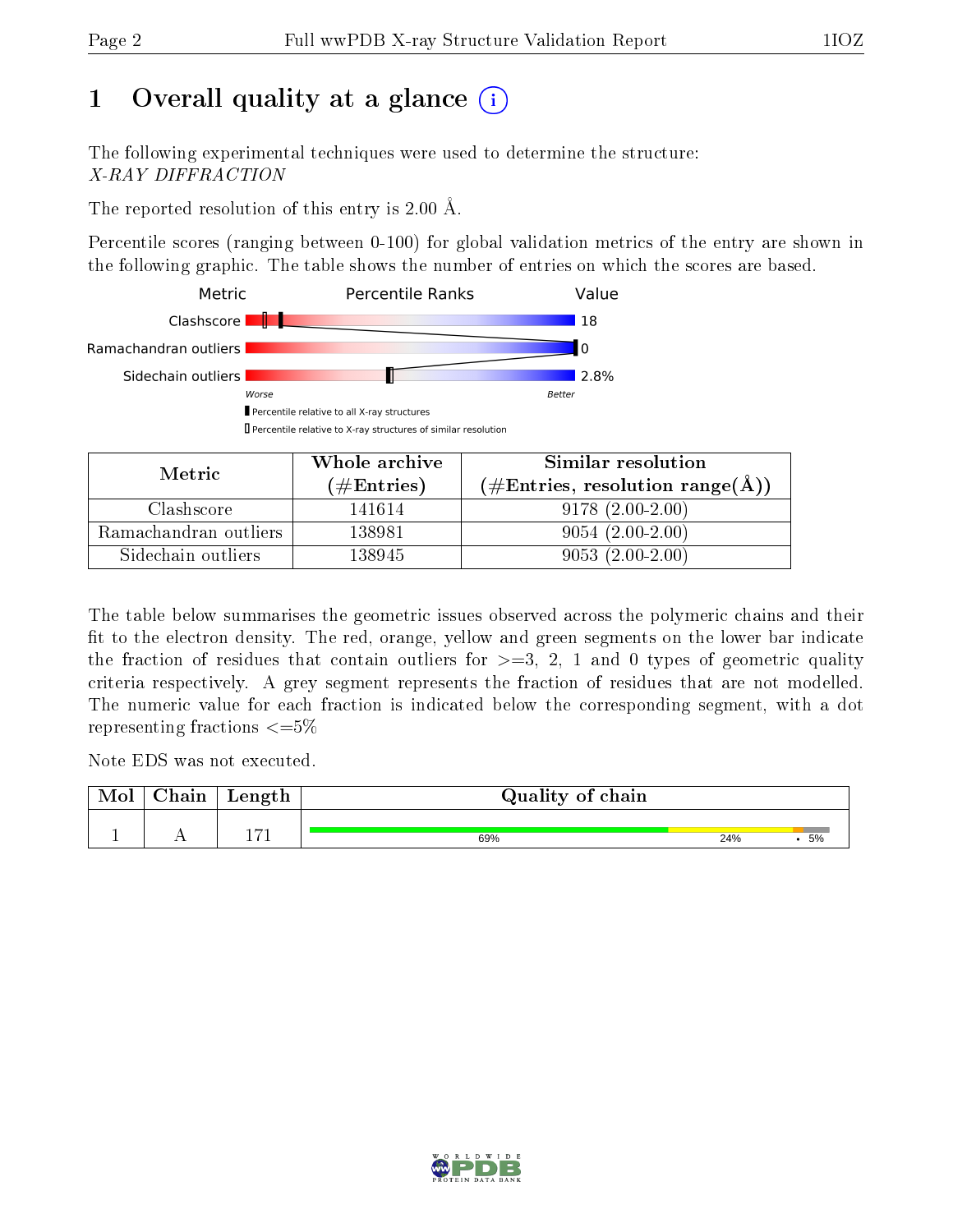# 2 Entry composition (i)

There are 3 unique types of molecules in this entry. The entry contains 1500 atoms, of which 0 are hydrogens and 0 are deuteriums.

In the tables below, the ZeroOcc column contains the number of atoms modelled with zero occupancy, the AltConf column contains the number of residues with at least one atom in alternate conformation and the Trace column contains the number of residues modelled with at most 2 atoms.

Molecule 1 is a protein called TRANSFORMING PROTEIN P21/H-RAS-1.

| Mol | Chain   Residues | Atoms                  |     |      |     |  | $\text{ZeroOcc} \mid \text{AltConf} \mid \text{Trace}$ |  |
|-----|------------------|------------------------|-----|------|-----|--|--------------------------------------------------------|--|
|     | $^{162}$         | $\text{Total}$<br>1292 | 807 | -997 | 252 |  |                                                        |  |

 Molecule 2 is GUANOSINE -5' -DIPHOSPHATE (three-letter code: GDP) (formula:  $C_{10}H_{15}N_5O_{11}P_2$ .



| Mol | Chain   Residues | Atoms       |     |  |  | 'ZeroOcc   AltConf |  |  |
|-----|------------------|-------------|-----|--|--|--------------------|--|--|
|     |                  | Total C N O | 10. |  |  |                    |  |  |

Molecule 3 is water.

|  | $\text{Mol}$   Chain   Residues | Atoms               | $ZeroOcc \   \ AltConf$ |  |
|--|---------------------------------|---------------------|-------------------------|--|
|  | $180\,$                         | Total<br>180<br>'86 |                         |  |

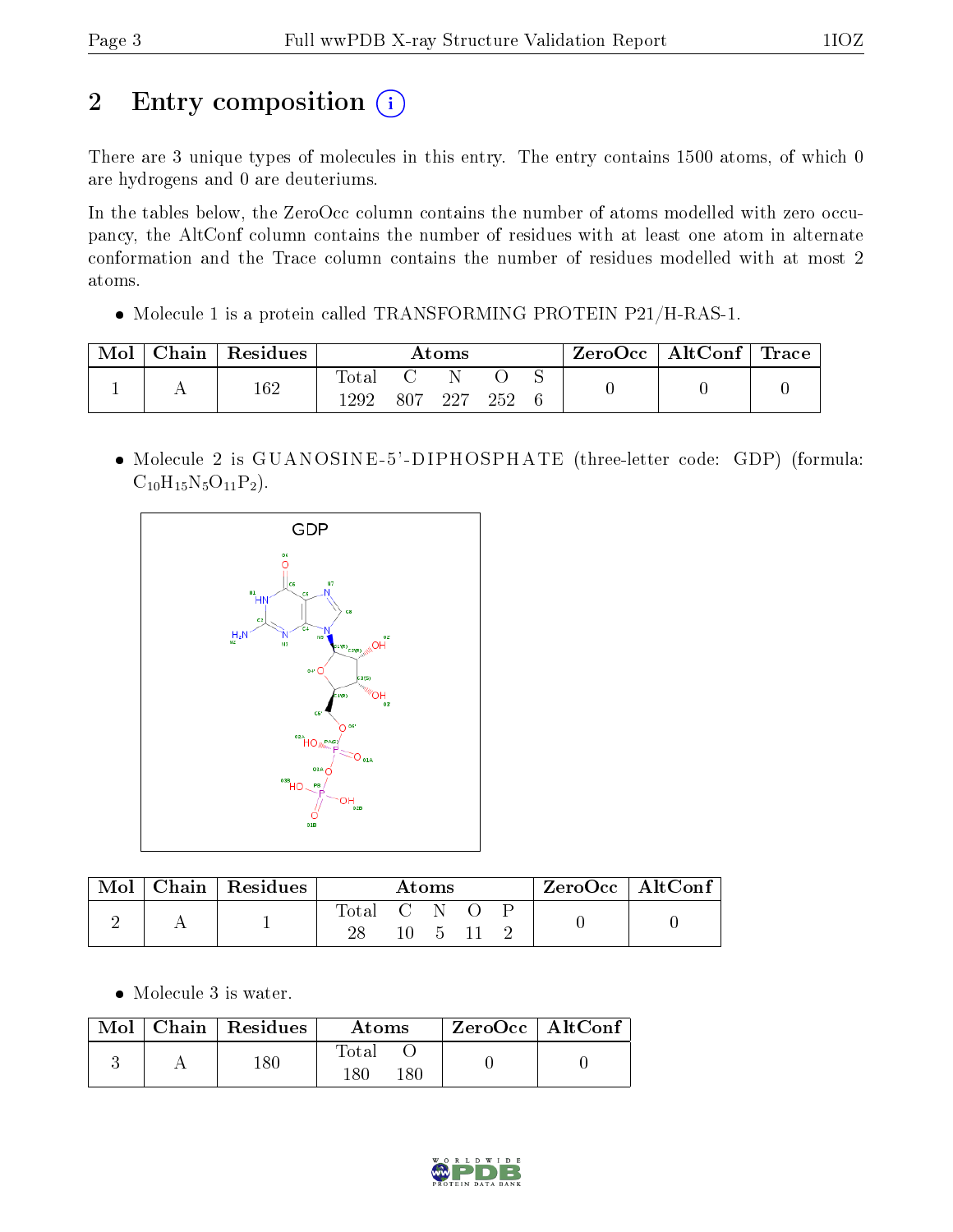## 3 Residue-property plots (i)

These plots are drawn for all protein, RNA and DNA chains in the entry. The first graphic for a chain summarises the proportions of the various outlier classes displayed in the second graphic. The second graphic shows the sequence view annotated by issues in geometry. Residues are colorcoded according to the number of geometric quality criteria for which they contain at least one outlier: green  $= 0$ , yellow  $= 1$ , orange  $= 2$  and red  $= 3$  or more. Stretches of 2 or more consecutive residues without any outlier are shown as a green connector. Residues present in the sample, but not in the model, are shown in grey.

Note EDS was not executed.

• Molecule 1: TRANSFORMING PROTEIN P21/H-RAS-1



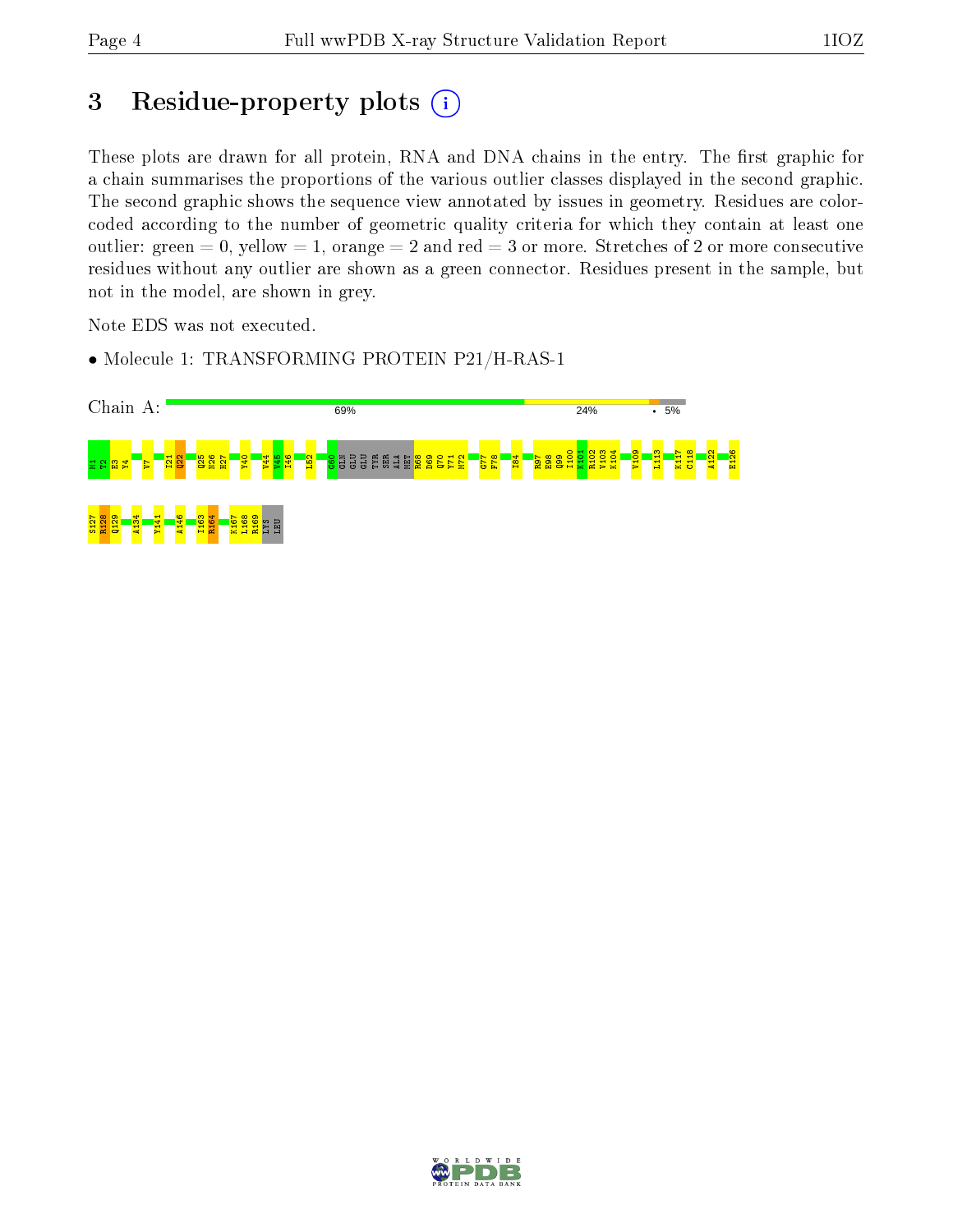# 4 Data and refinement statistics  $(i)$

Xtriage (Phenix) and EDS were not executed - this section is therefore incomplete.

| Property                               | <b>Value</b>                                       | Source    |  |
|----------------------------------------|----------------------------------------------------|-----------|--|
| Space group                            | P 65 2 2                                           | Depositor |  |
| Cell constants                         | $102.79\text{\AA}$<br>82.64Å<br>82.64Å             | Depositor |  |
| a, b, c, $\alpha$ , $\beta$ , $\gamma$ | $90.00^\circ$<br>$120.00^{\circ}$<br>$90.00^\circ$ |           |  |
| Resolution (A)                         | 20.00<br>2.00                                      | Depositor |  |
| % Data completeness                    | (Not available) $(20.00-2.00)$                     | Depositor |  |
| (in resolution range)                  |                                                    |           |  |
| $\mathrm{R}_{merge}$                   | (Not available)                                    | Depositor |  |
| $\mathrm{R}_{sym}$                     | (Not available)                                    | Depositor |  |
| Refinement program                     | CNS 1.0                                            | Depositor |  |
| $R, R_{free}$                          | 0.238<br>0.283<br>$\mathbf{A}$                     | Depositor |  |
| Estimated twinning fraction            | No twinning to report.                             | Xtriage   |  |
| Total number of atoms                  | 1500                                               | wwPDB-VP  |  |
| Average B, all atoms $(A^2)$           | 35.0                                               | wwPDB-VP  |  |

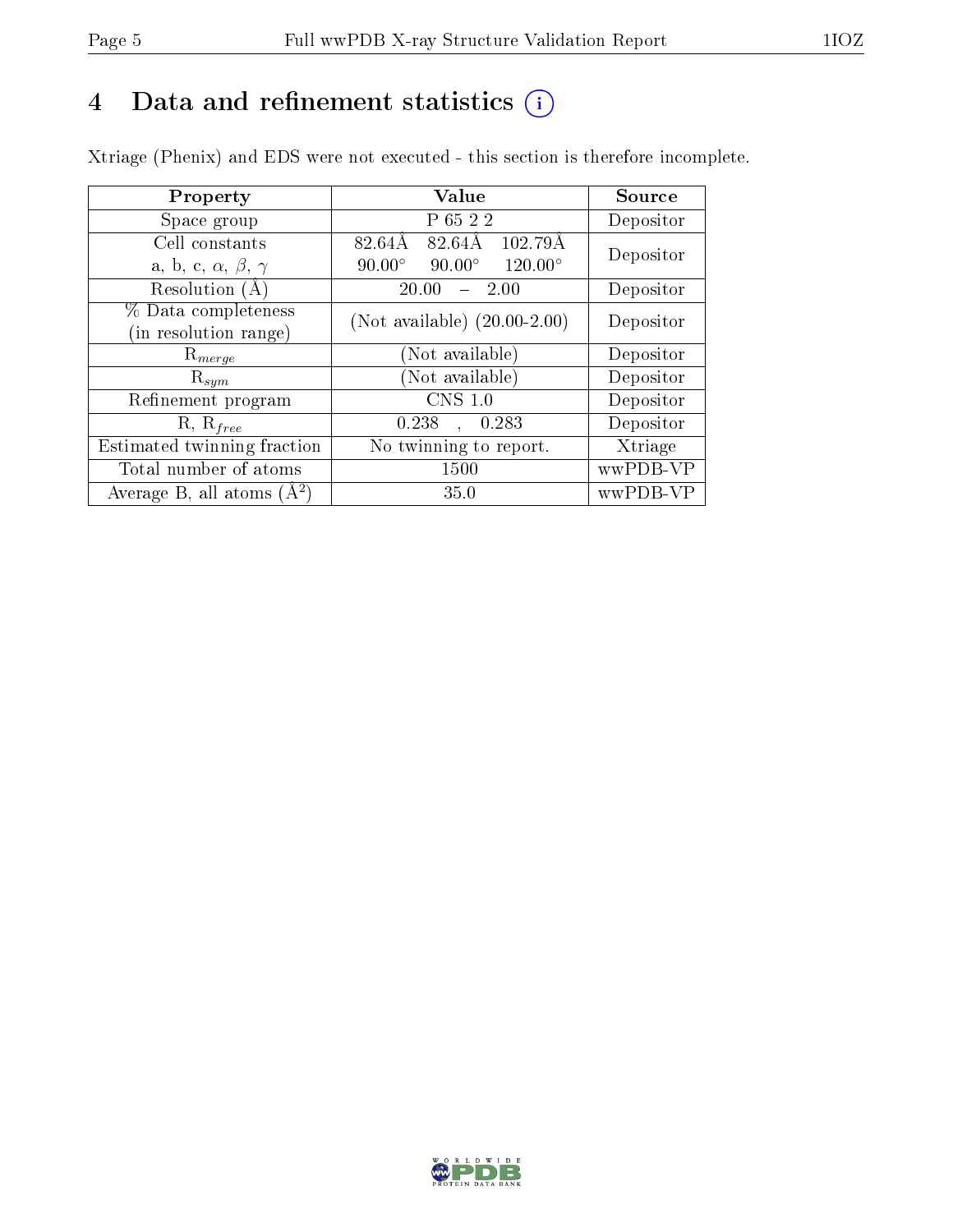# 5 Model quality  $(i)$

## 5.1 Standard geometry  $\overline{()}$

Bond lengths and bond angles in the following residue types are not validated in this section: GDP

The Z score for a bond length (or angle) is the number of standard deviations the observed value is removed from the expected value. A bond length (or angle) with  $|Z| > 5$  is considered an outlier worth inspection. RMSZ is the root-mean-square of all Z scores of the bond lengths (or angles).

| $Mol$   Chain |      | <b>Bond lengths</b>             | Bond angles |        |  |
|---------------|------|---------------------------------|-------------|--------|--|
|               |      | RMSZ $ #Z  > 5$ RMSZ $ #Z  > 5$ |             |        |  |
|               | 0.32 | 0/1309                          | 0.57        | 0/1764 |  |

There are no bond length outliers.

There are no bond angle outliers.

There are no chirality outliers.

There are no planarity outliers.

### 5.2 Too-close contacts  $(i)$

In the following table, the Non-H and H(model) columns list the number of non-hydrogen atoms and hydrogen atoms in the chain respectively. The H(added) column lists the number of hydrogen atoms added and optimized by MolProbity. The Clashes column lists the number of clashes within the asymmetric unit, whereas Symm-Clashes lists symmetry related clashes.

| Mol |      |       | Chain   Non-H   H(model)   H(added)   Clashes   Symm-Clashes |
|-----|------|-------|--------------------------------------------------------------|
|     | 1999 | 1984  |                                                              |
|     |      |       |                                                              |
|     | 180  |       |                                                              |
|     |      | ା ୨୦ନ |                                                              |

The all-atom clashscore is defined as the number of clashes found per 1000 atoms (including hydrogen atoms). The all-atom clashscore for this structure is 18.

All (48) close contacts within the same asymmetric unit are listed below, sorted by their clash magnitude.

| Atom-1           | Atom-2         | Interatomic<br>distance (A) | Clash<br>overlap (A) |  |
|------------------|----------------|-----------------------------|----------------------|--|
| 1 A 113 LEU HD23 | 3:A:1295:HOH:C |                             | 1.86                 |  |

Continued on next page...

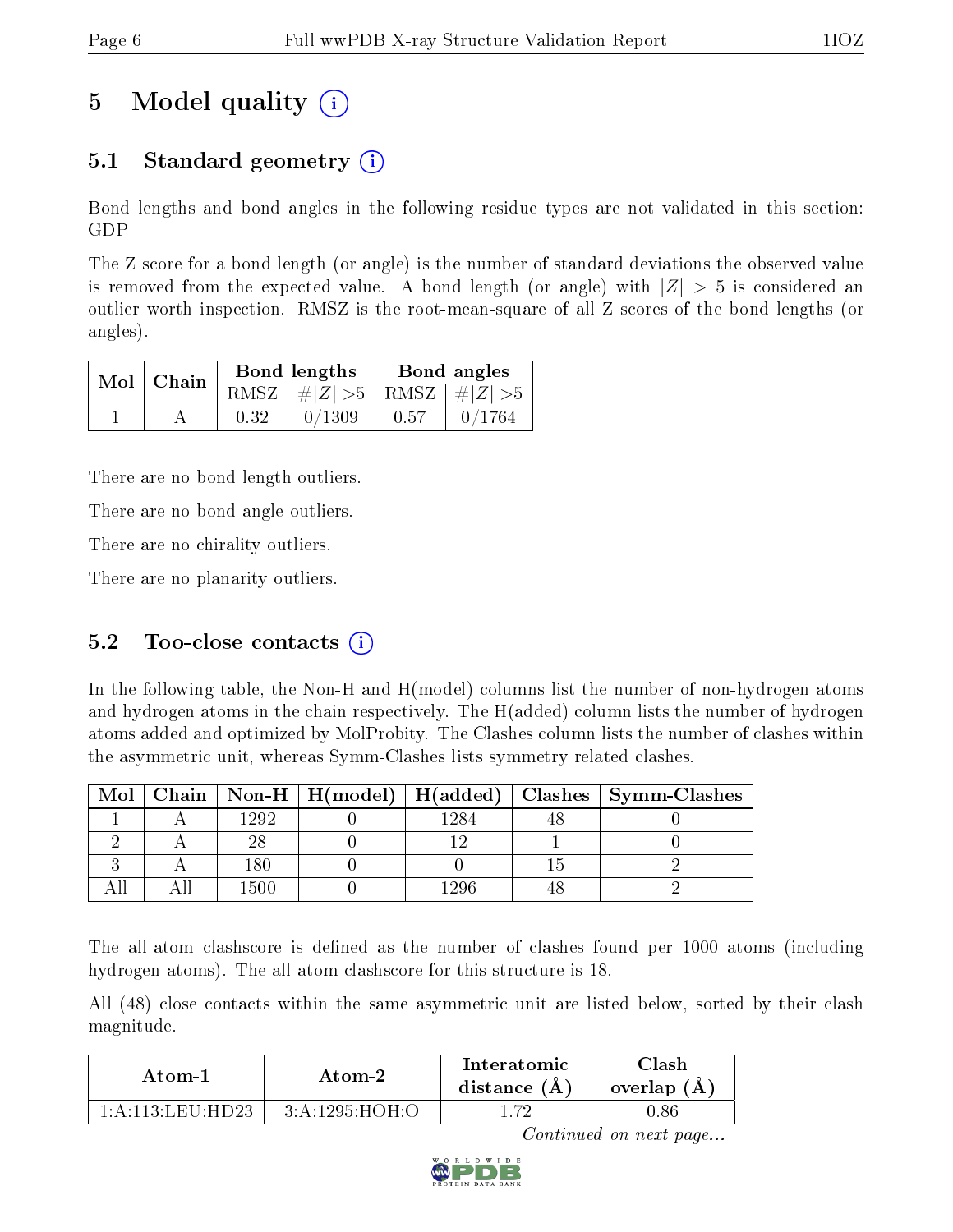| сонинией јтот ртеvиоиз раде |                                       | Interatomic    | Clash         |
|-----------------------------|---------------------------------------|----------------|---------------|
| Atom-1                      | Atom-2                                | distance $(A)$ | overlap $(A)$ |
| 1:A:102:ARG:HB3             | 1: A: 102: ARG: HH11                  | 1.49           | 0.77          |
| 1:A:127:SER:HB2             | 1:A:128:ARG:HE                        | 1.53           | 0.74          |
| 1: A:126: GLU:HB2           | 1:A:129:GLN:HG3                       | 1.74           | 0.69          |
| 1:A:134:ALA:HB2             | 3:A:1295:HOH:O                        | 1.94           | 0.67          |
| 1:A:122:ALA:HB3             | 3:A:1328:HOH:O                        | 1.96           | 0.66          |
| 1:A:25:GLN:OE1              | 1:A:27:HIS:HE1                        | 1.78           | 0.65          |
| 1:A:40:TYR:HB3              | 3:A:1351:HOH:O                        | 1.97           | 0.64          |
| 1:A:102:ARG:HB3             | 1:A:102:ARG:NH1                       | 2.13           | 0.63          |
| 1: A:84:ILE:CD1             | 1: A:118: CYS: HA                     | 2.30           | 0.62          |
| 1:A:70:GLN:HB2              | 3:A:1218:HOH:O                        | 2.02           | 0.60          |
| 1:A:72:MET:HE3              | 1: A: 103: VAL: HG11                  | 1.83           | 0.59          |
| 1: A:69: ASP: HA            | 1: A:72:MET:HE3                       | 1.84           | 0.57          |
| 1:A:141:TYR:HB2             | 3:A:1295:HOH:O                        | 2.03           | 0.57          |
| 1:A:84:ILE:HD13             | 1: A:118: CYS: HA                     | 1.87           | 0.57          |
| 1:A:127:SER:HB2             | 1: A:128:ARG:HH21                     | 1.70           | 0.56          |
| 1:A:97:ARG:HB3              | 3:A:1192:HOH:O                        | 2.07           | 0.54          |
| 1: A:46: ILE:HG22           | 1:A:164:ARG:NH2                       | 2.22           | 0.54          |
| 1: A:3: GLU: HG2            | 1: A:52:LEU:HB3                       | 1.90           | 0.53          |
| 1: A:72: MET:O              | 1: A:104:LYS:HE2                      | 2.10           | 0.52          |
| 1:A:102:ARG:HH11            | 1:A:102:ARG:CB                        | 2.22           | 0.52          |
| 1: A:26: ASN:HB3            | 3:A:1303:HOH:O                        | 2.09           | 0.51          |
| 1: A:44: VAL:HGI1           | 3:A:1256:HOH:O                        | 2.10           | 0.51          |
| 1:A:22:GLN:HG3              | 1:A:146:ALA:O                         | 2.11           | 0.50          |
| 1:A:169:ARG:HB2             | 3:A:1291:HOH:O                        | 2.11           | 0.49          |
| 1:A:128:ARG:CD              | 1:A:128:ARG:H                         | 2.25           | 0.48          |
| 1:A:77:GLY:HA3              | 1: A: 163: ILE: HD11                  | 1.96           | 0.48          |
| 1:A:98:GLU:N                | 3:A:1192:HOH:O                        | 2.47           | 0.48          |
| 1:A:84:ILE:HD11             | 1:A:118:CYS:HA                        | 1.95           | 0.47          |
| 1:A:4:TYR:OH                | 1:A:164:ARG:HD3                       | 2.14           | 0.47          |
| 1: A:46: ILE: HG22          | 1: A: 164: ARG: HH22                  | 1.78           | 0.47          |
| 1: A:99: GLN:O              | 1: A: 103: VAL: HG13                  | 2.14           | 0.46          |
| 1:A:127:SER:HB2             | 1:A:128:ARG:NE                        | 2.26           | 0.46          |
| 1: A:25: GLN:HB2            | 3:A:1299:HOH:O                        | 2.16           | 0.45          |
| 1: A:100:ILE:HG22           | 1:A:109:VAL:HG21                      | 2.00           | 0.44          |
| 1: A:21: ILE: HG22          | 3:A:1299:HOH:O                        | 2.19           | 0.43          |
| 1:A:68:ARG:HB2              | 1: A:71:TYR:CE2                       | 2.53           | 0.43          |
| 1: A:98: GLU: HG2           | 3:A:1192:HOH:O                        | 2.19           | 0.43          |
| 1: A: 163: ILE: O           | 1: A:167: LYS: HG3                    | 2.19           | 0.42          |
| 1: A:70: GLN: HE21          | 1:A:70:GLN:HA                         | 1.84           | 0.42          |
| 1:A:7:VAL:HB                | 1: A:78: PHE:CD2                      | 2.53           | 0.42          |
| $1:A:69: \overline{ASP:HA}$ | $1: A:72: \overline{\mathrm{MET:CE}}$ | 2.47           | 0.41          |

Continued from previous page.

Continued on next page...

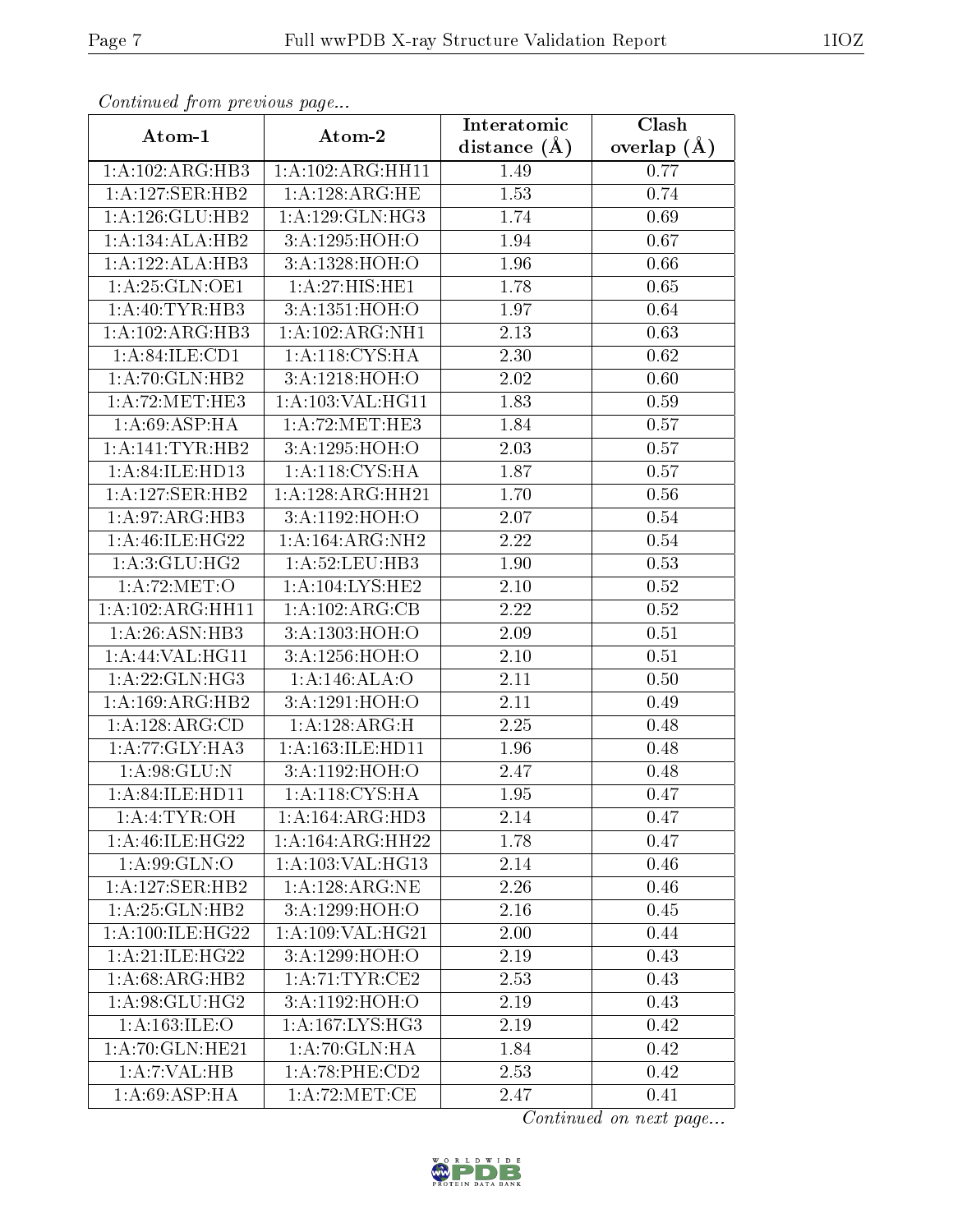|--|--|--|

| Atom-1           | Atom-2           | Interatomic<br>distance $(A)$ | Clash<br>overlap $(A)$ |
|------------------|------------------|-------------------------------|------------------------|
| 1:A:117:LYS:HG2  | 2:A:1180:GDP:C6  | 2.56                          | 0.41                   |
| 1:A:126:GLU:HG2  | 1:A:129:GLN:OE1  | 2.21                          | 0.41                   |
| 1:A:70:GLN:HG3   | 3:A:1322:HOH:O   | 2.20                          | 0.41                   |
| 1: A:78:PHE:CG   | 1:A:100:ILE:HD13 | 2.55                          | 0.41                   |
| 1: A:99: GLN: HA | 1:A:102:ARG:NH1  | 2.36                          | 0.40                   |
| 1:A:127:SER:CB   | 1:A:128:ARG:HH21 | 2.33                          | 0.40                   |

Continued from previous page...

All (2) symmetry-related close contacts are listed below. The label for Atom-2 includes the symmetry operator and encoded unit-cell translations to be applied.

| Atom-1         | Atom-2                   | Interatomic<br>distance $(A)$ | Clash<br>overlap $(A)$ |
|----------------|--------------------------|-------------------------------|------------------------|
| 3:A:1240:HOH:O | 3:A:1240:HOH:O[8]<br>555 | $2.03\,$                      |                        |
| 3:A:1312:HOH:O | 3:A:1312:HOH:O[11]       |                               |                        |

### 5.3 Torsion angles  $(i)$

#### 5.3.1 Protein backbone  $(i)$

In the following table, the Percentiles column shows the percent Ramachandran outliers of the chain as a percentile score with respect to all X-ray entries followed by that with respect to entries of similar resolution.

The Analysed column shows the number of residues for which the backbone conformation was analysed, and the total number of residues.

| Mol   Chain | Analysed                               | Favoured   Allowed   Outliers   Percentiles |  |                         |  |
|-------------|----------------------------------------|---------------------------------------------|--|-------------------------|--|
|             | $(158/171 (92\%)$   153 (97%)   5 (3%) |                                             |  | $\vert$ 100 100 $\vert$ |  |

There are no Ramachandran outliers to report.

#### $5.3.2$  Protein sidechains  $(i)$

In the following table, the Percentiles column shows the percent sidechain outliers of the chain as a percentile score with respect to all X-ray entries followed by that with respect to entries of similar resolution.

The Analysed column shows the number of residues for which the sidechain conformation was analysed, and the total number of residues.

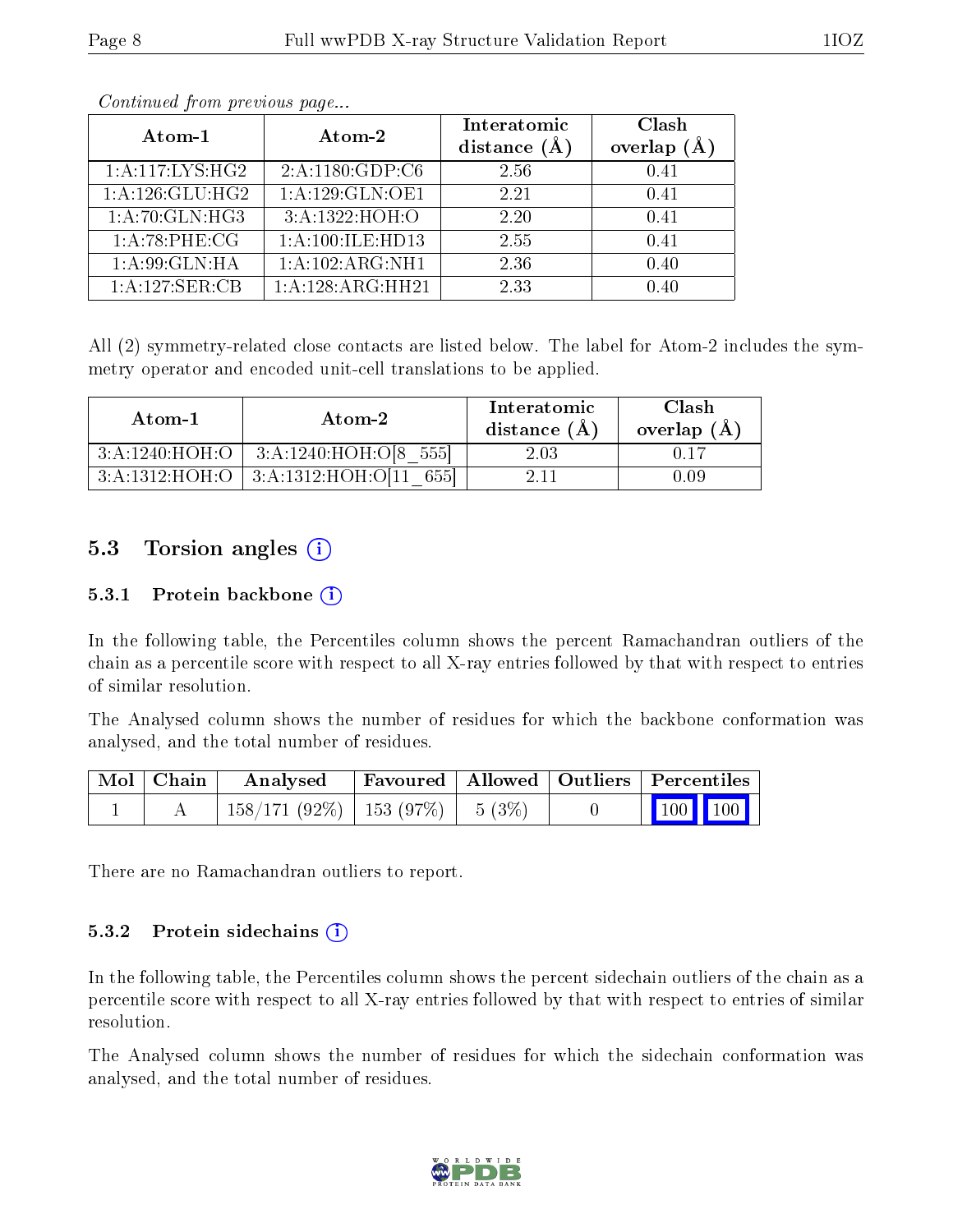| $\mid$ Mol $\mid$ Chain $\mid$ | Analysed Rotameric   Outliers   Percentiles                  |  |                  |             |
|--------------------------------|--------------------------------------------------------------|--|------------------|-------------|
|                                | $\mid$ 141/149 (95%) $\mid$ 137 (97%) $\mid$ 4 (3%) $\mid$ 1 |  | $\vert 43 \vert$ | $\sqrt{44}$ |

All (4) residues with a non-rotameric sidechain are listed below:

| Mol | Chain | Res | Type        |
|-----|-------|-----|-------------|
|     |       | 22  | <b>GLN</b>  |
|     |       | 128 | $\rm{ARG}$  |
|     |       | 164 | ${\rm ARG}$ |
|     |       | 168 | LEU         |

Some sidechains can be flipped to improve hydrogen bonding and reduce clashes. All (5) such sidechains are listed below:

| Mol | Chain | Res | Type       |
|-----|-------|-----|------------|
|     |       | 22  | <b>GLN</b> |
|     |       | 27  | <b>HIS</b> |
|     |       | 43  | <b>GLN</b> |
|     |       | 70  | <b>GLN</b> |
|     |       |     | HIS        |

#### 5.3.3 RNA  $(i)$

There are no RNA molecules in this entry.

#### 5.4 Non-standard residues in protein, DNA, RNA chains  $(i)$

There are no non-standard protein/DNA/RNA residues in this entry.

#### 5.5 Carbohydrates  $(i)$

There are no carbohydrates in this entry.

## 5.6 Ligand geometry  $(i)$

1 ligand is modelled in this entry.

In the following table, the Counts columns list the number of bonds (or angles) for which Mogul statistics could be retrieved, the number of bonds (or angles) that are observed in the model and the number of bonds (or angles) that are defined in the Chemical Component Dictionary. The Link column lists molecule types, if any, to which the group is linked. The Z score for a bond length (or angle) is the number of standard deviations the observed value is removed from the

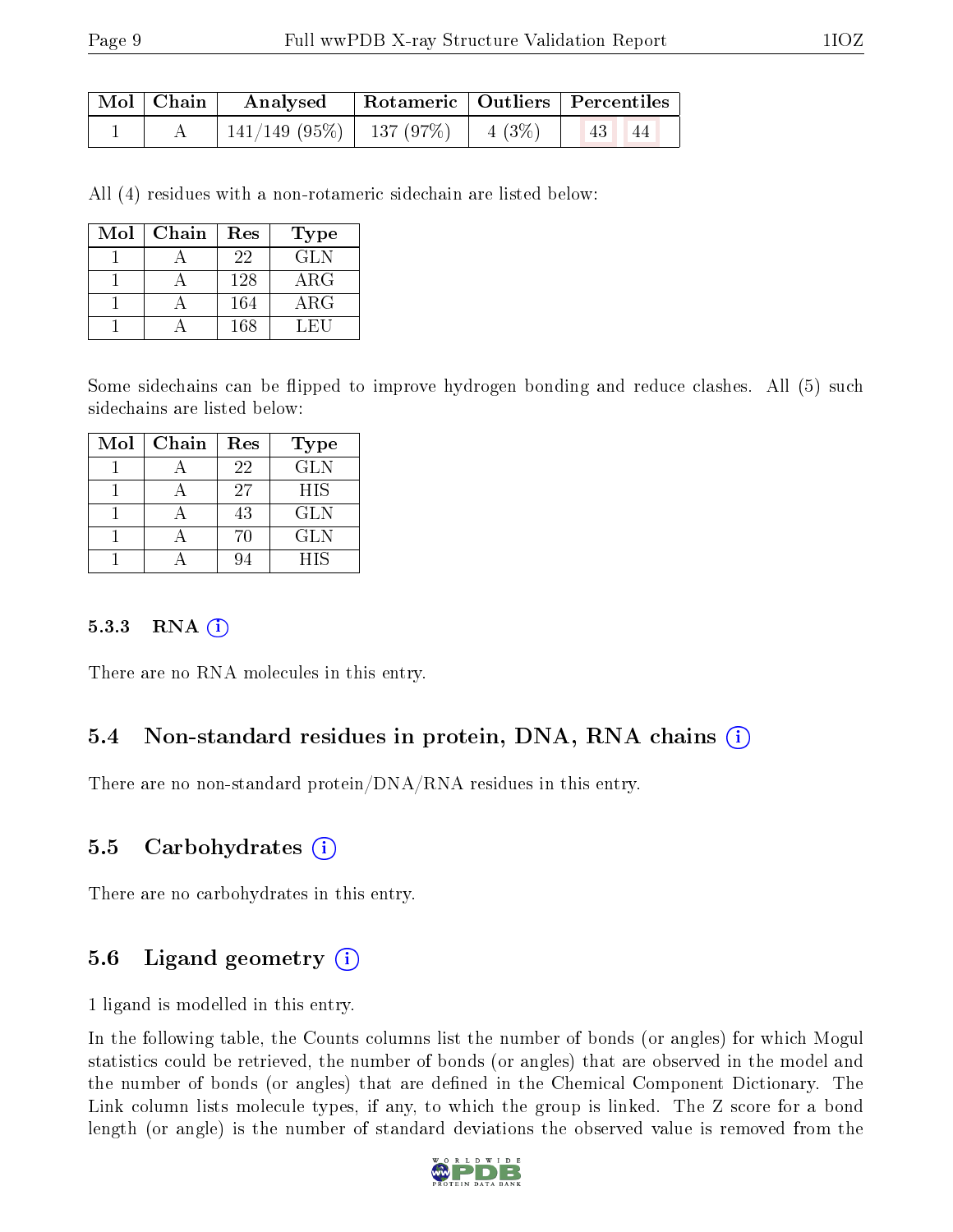| Mol | $ $ Type $ $ | $\mid$ Chain $\mid$ | $\pm$ Res $^+$ | $\mathop{\rm Link}\nolimits$ |          | Bond lengths      |             |          | Bond angles |                       |
|-----|--------------|---------------------|----------------|------------------------------|----------|-------------------|-------------|----------|-------------|-----------------------|
|     |              |                     |                |                              | Counts   | RMSZ <sub>1</sub> | $+  Z  > 2$ | Counts   | RMSZ        | # $ Z  > 2$           |
|     | GDP          |                     | 180            | $\sim$                       | 24,30,30 | 1.76              | (25%)<br>6f | 31,47,47 | 1.91        | $\sqrt{5}$<br>$16\%)$ |

expected value. A bond length (or angle) with  $|Z| > 2$  is considered an outlier worth inspection. RMSZ is the root-mean-square of all Z scores of the bond lengths (or angles).

In the following table, the Chirals column lists the number of chiral outliers, the number of chiral centers analysed, the number of these observed in the model and the number defined in the Chemical Component Dictionary. Similar counts are reported in the Torsion and Rings columns. '-' means no outliers of that kind were identified.

|       |      |  | Mol Type Chain Res Link Chirals Torsions Rings |  |
|-------|------|--|------------------------------------------------|--|
| – GDP | 1180 |  | $1/12/32/32$   $0/3/3/3$                       |  |

All (6) bond length outliers are listed below:

| Mol            | Chain | Res  | Type       | Atoms               | Z       | Observed $(A)$ | Ideal(A) |
|----------------|-------|------|------------|---------------------|---------|----------------|----------|
| $\overline{2}$ |       | 1180 | <b>GDP</b> | $C6-N1$             | 4.67    | 1.41           | 1.33     |
| $\overline{2}$ |       | 1180 | <b>GDP</b> | $C6-C5$             | $-3.67$ | 1.35           | 1.41     |
| $\overline{2}$ |       | 1180 | <b>GDP</b> | $C2-N2$             | 2.46    | 1.38           | 1.33     |
| $\overline{2}$ |       | 1180 | <b>GDP</b> | $PA-O5'$            | $-2.20$ | 1.50           | 1.59     |
| 2              |       | 1180 | GDP        | PB-O <sub>2</sub> B | $-2.16$ | 1.46           | 1.54     |
| $\overline{2}$ |       | 1180 | GDP        | PB-O3B              | 2.10    | 1.62           | 1.54     |

All (5) bond angle outliers are listed below:

| Mol | Chain | Res  | Type | Atoms          |         | Observed $(°)$ | Ideal $({}^o)$ |
|-----|-------|------|------|----------------|---------|----------------|----------------|
| 2   |       | 1180 | GDP  | $C5-C6-N1$     | $-6.25$ | 114.89         | 123.43         |
|     |       | 1180 | GDP  | $C6-N1-C2$     | 5.39    | 124.49         | 115.93         |
| 2   |       | 1180 | GDP  | $N3$ -C2- $N1$ | $-3.48$ | 122.58         | 127.22         |
|     |       | 1180 | GDP  | $C2-N3-C4$     | $-3.48$ | 111.39         | 115.36         |
|     |       | 1180 | GDP  | $N2-C2-N3$     | 2.14    | 121.28         | 117 79         |

There are no chirality outliers.

All (1) torsion outliers are listed below:

| $\sqrt{\text{Mol}}$ Chain   Res   Type |  | A toms                                 |
|----------------------------------------|--|----------------------------------------|
|                                        |  | $1180 \perp$ GDP $\perp$ PA-O3A-PB-O3B |

There are no ring outliers.

1 monomer is involved in 1 short contact:

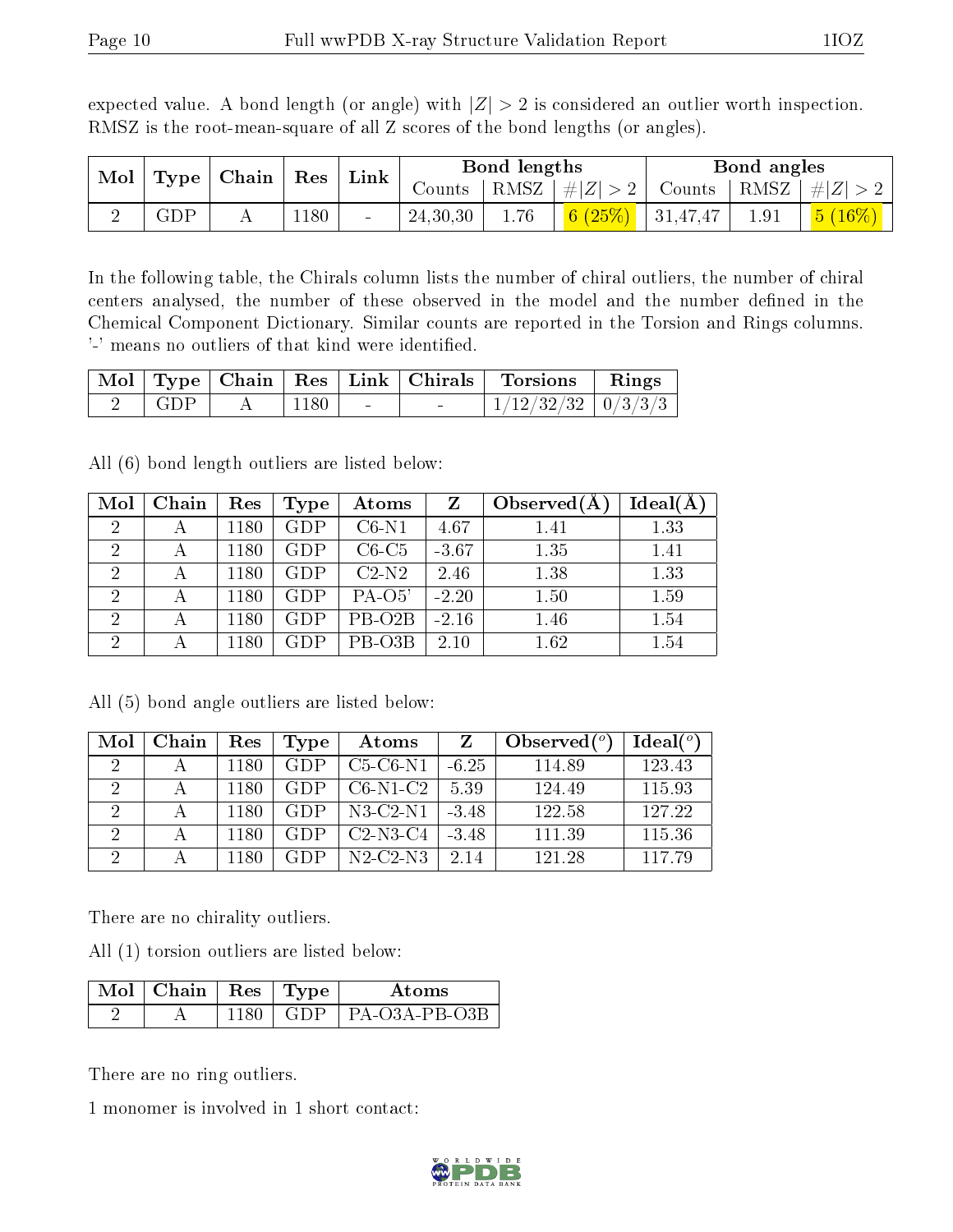|  |                                        | Mol   Chain   Res   Type   Clashes   Symm-Clashes |
|--|----------------------------------------|---------------------------------------------------|
|  | $^{\circ}$ 1180 $\parallel$ GDP $\Box$ |                                                   |

The following is a two-dimensional graphical depiction of Mogul quality analysis of bond lengths, bond angles, torsion angles, and ring geometry for all instances of the Ligand of Interest. In addition, ligands with molecular weight > 250 and outliers as shown on the validation Tables will also be included. For torsion angles, if less then 5% of the Mogul distribution of torsion angles is within 10 degrees of the torsion angle in question, then that torsion angle is considered an outlier. Any bond that is central to one or more torsion angles identified as an outlier by Mogul will be highlighted in the graph. For rings, the root-mean-square deviation (RMSD) between the ring in question and similar rings identified by Mogul is calculated over all ring torsion angles. If the average RMSD is greater than 60 degrees and the minimal RMSD between the ring in question and any Mogul-identified rings is also greater than 60 degrees, then that ring is considered an outlier. The outliers are highlighted in purple. The color gray indicates Mogul did not find sufficient equivalents in the CSD to analyse the geometry.



#### 5.7 [O](https://www.wwpdb.org/validation/2017/XrayValidationReportHelp#nonstandard_residues_and_ligands)ther polymers (i)

There are no such residues in this entry.

### 5.8 Polymer linkage issues (i)

There are no chain breaks in this entry.